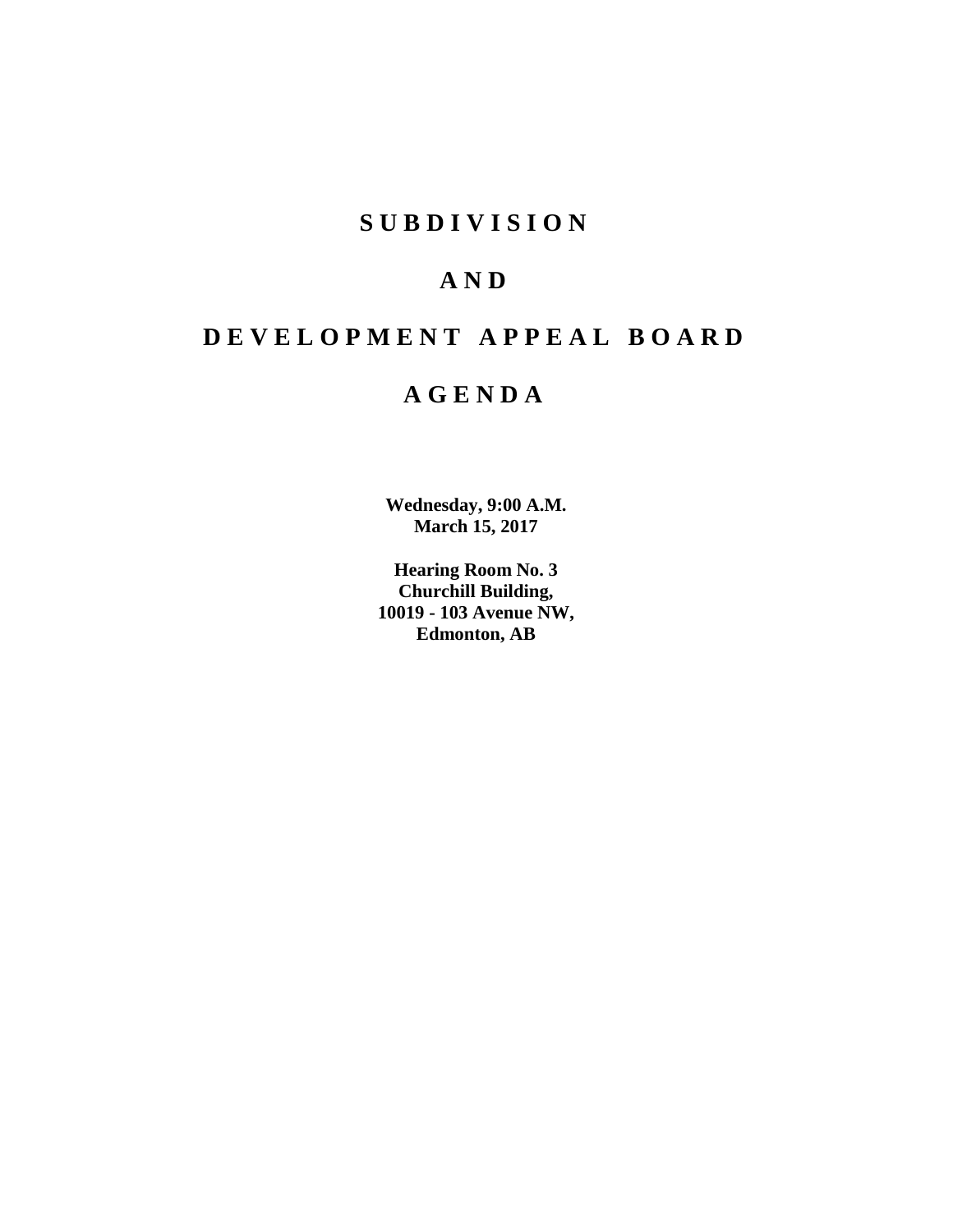# **SUBDIVISION AND DEVELOPMENT APPEAL BOARD HEARING ROOM NO. 3**

| NOTE:       |               | Unless otherwise stated, all references to "Section numbers" refer to                                         |
|-------------|---------------|---------------------------------------------------------------------------------------------------------------|
|             |               | 6914 - 76 Avenue NW, 6912 - 76 Avenue NW<br>Project No.: 234397167-001                                        |
|             |               | To change the use from General Retail Stores to<br>a Personal Service Shop (Body Rub Centre)<br>(The Gallery) |
| $9:30$ A.M. | SDAB-D-17-054 |                                                                                                               |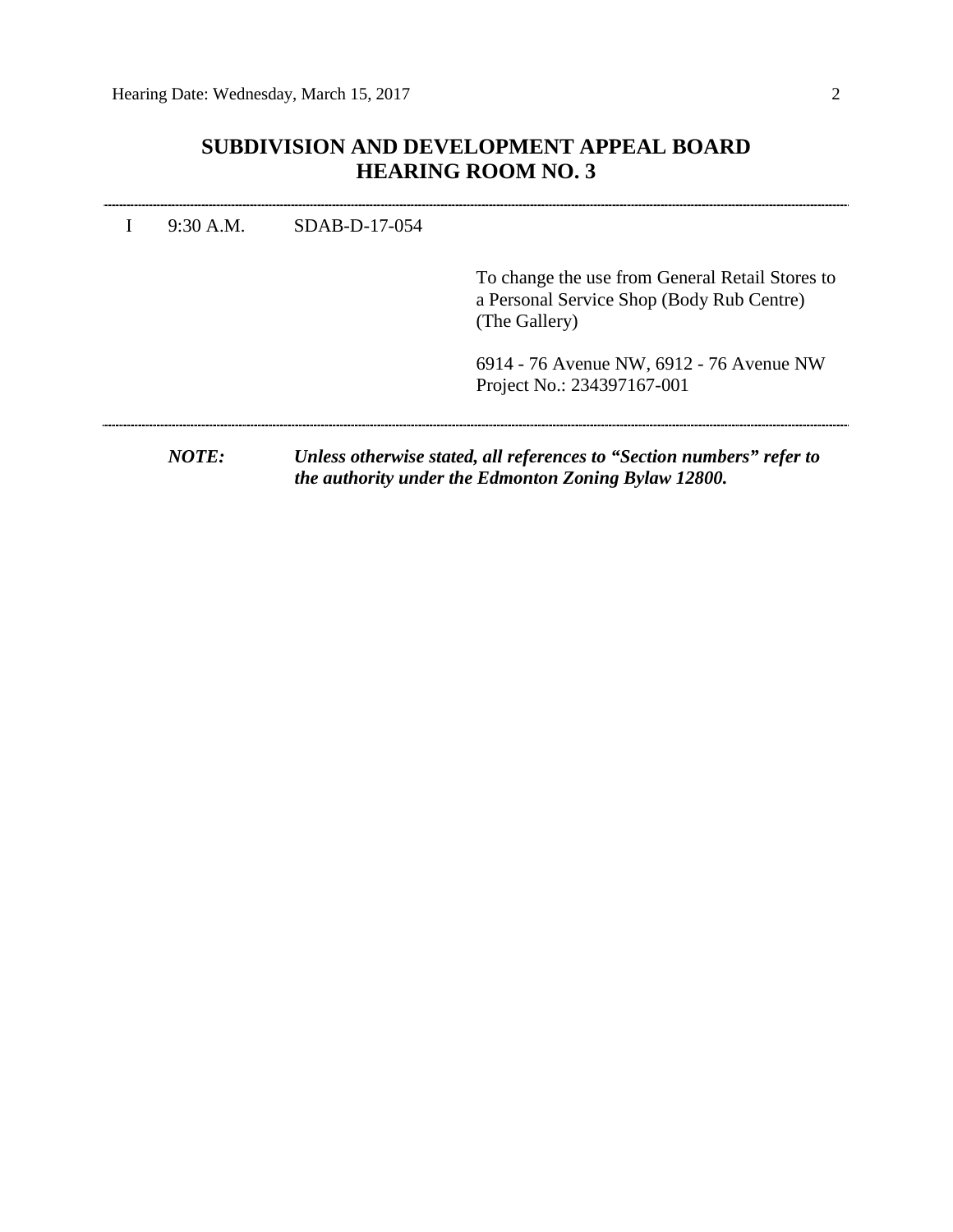| <b>ITEM I: 9:30 A.M.</b> |                                                                                                | FILE: SDAB-D-17-054                                                                                        |  |  |  |  |  |
|--------------------------|------------------------------------------------------------------------------------------------|------------------------------------------------------------------------------------------------------------|--|--|--|--|--|
|                          | AN APPEAL FROM THE DECISION OF THE DEVELOPMENT OFFICER BY AN<br><b>ADJACENT PROPERTY OWNER</b> |                                                                                                            |  |  |  |  |  |
|                          | <b>APPELLANT:</b>                                                                              |                                                                                                            |  |  |  |  |  |
|                          | <b>APPLICATION NO.:</b>                                                                        | 234397167-001                                                                                              |  |  |  |  |  |
|                          | <b>APPLICATION TO:</b>                                                                         | Change the use from General Retail Stores<br>to a Personal Service Shop (Body Rub<br>Centre) (The Gallery) |  |  |  |  |  |
|                          | <b>DECISION OF THE</b><br>DEVELOPMENT AUTHORITY:                                               | Approved with Notices                                                                                      |  |  |  |  |  |
|                          | <b>DECISION DATE:</b>                                                                          | January 24, 2017                                                                                           |  |  |  |  |  |
|                          | <b>DATE OF APPEAL:</b>                                                                         | February 10, 2017                                                                                          |  |  |  |  |  |
|                          | NOTIFICATION PERIOD:                                                                           | January 31, 2017 through February 14,<br>2017                                                              |  |  |  |  |  |
|                          | <b>RESPONDENT:</b>                                                                             |                                                                                                            |  |  |  |  |  |
|                          | MUNICIPAL DESCRIPTION<br>OF SUBJECT PROPERTY:                                                  | 6914 - 76 Avenue NW, 6912 - 76 Avenue<br><b>NW</b>                                                         |  |  |  |  |  |
|                          | <b>LEGAL DESCRIPTION:</b>                                                                      | Plan 1023437 Unit 5, Condo Common<br>Area (Plan 1023435, 1023437, 1621131)                                 |  |  |  |  |  |
|                          | ZONE:                                                                                          | IB- Industrial Business Zone                                                                               |  |  |  |  |  |
|                          | <b>OVERLAY:</b>                                                                                | N/A                                                                                                        |  |  |  |  |  |
|                          | STATUTORY PLAN:                                                                                | N/A                                                                                                        |  |  |  |  |  |

# *Grounds for Appeal*

The Appellant provided the following reasons for appealing the decision of the Development Authority:

We have recently received a notice that a development permit has been granted for a Body Rub Centre named The Gallery in Girard Industrial at the above address. We wish to appeal this decision.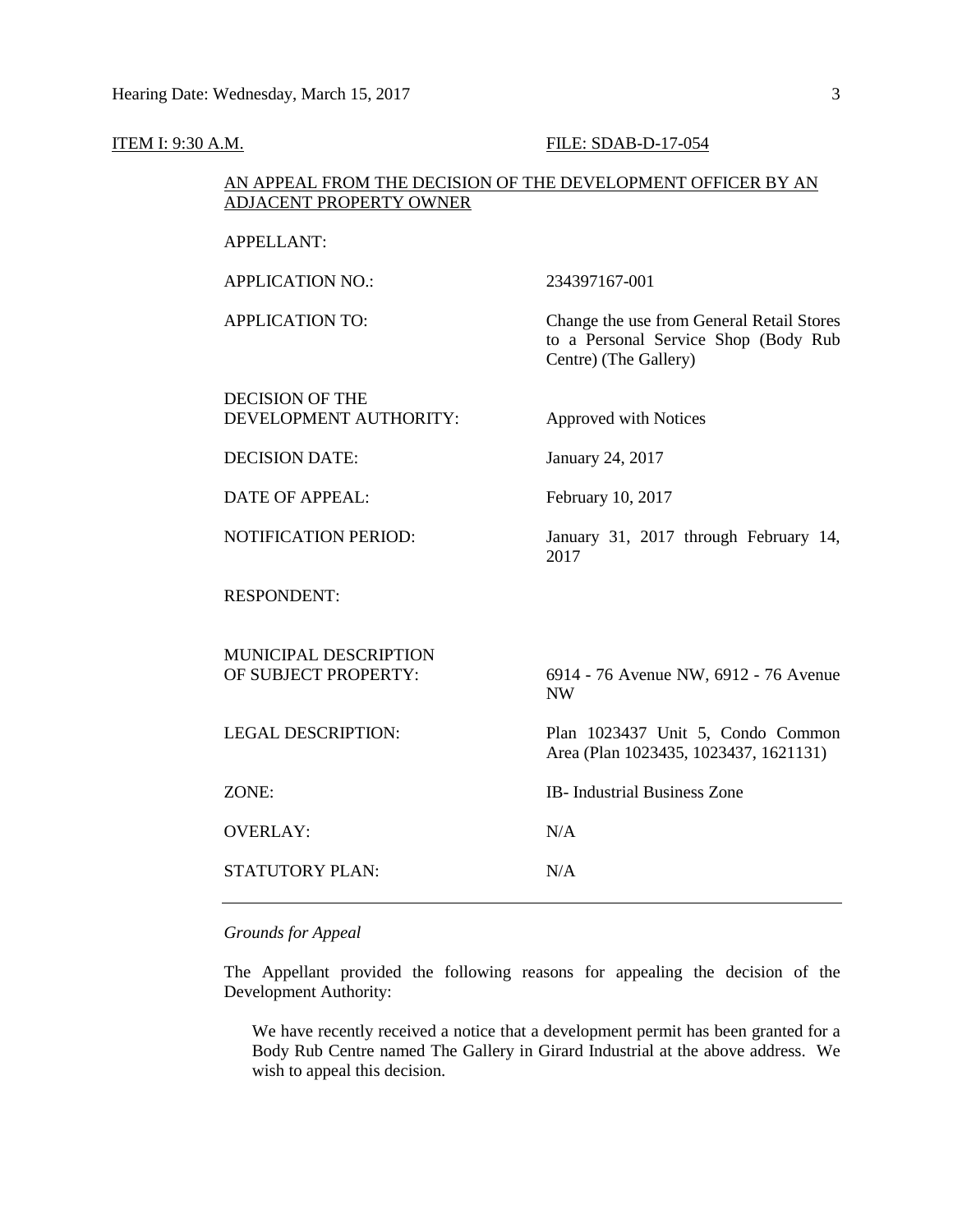We are a small company which owns two condominiums (6920 76 Ave. and 6932 76 Ave.) in this small complex of nine businesses; as such we are very concerned with the type of businesses that are allowed to operate within this complex. We believe a Body Rub Centre is not the type of business we wish to have in this neighbourhood. We feel certain it will adversely affect us when we, or any of the owners, need to find a new tenant for one of our properties in the complex or wish to sell. This type of business is regarded by many as immoral and distasteful and we are very concerned about the image it brings to the businesses operating in this complex and the people it brings to our neighbourhood. There already is a liquor store in our complex and a large casino right across the street, both of which are considered by the city as "negative land uses". (See "Design Guide for a Safer City" "Balancing Negative Land Uses" on City of Edmonton website) We certainly do not want another "negative land use" business in such close proximity!

On another note, we wish to also point out the risk to people involved in this type of business. We are all aware, I'm sure, that there is a high risk of sexual exploitation and human trafficking in this type of business. This complex is in an area where, if someone was in trouble late at night, there are not many people close by and it could presumably be very difficult for them to find someone to help them. I'm sure you would agree that it is of great importance to do your best to protect the people who work in a body rub centre.

For these reasons we wish to appeal the development permit; thank you for considering our appeal.

### *General Matters*

### **Appeal Information:**

**The Subdivision and Development Appeal Board, at a hearing on February 15, 2017, made and passed the following motion:**

**"That the hearing for 234397167-001 be tabled to March 15, 2017, at the written request of the Appellant and with the consent of the Respondent".**

The *Municipal Government Act*, RSA 2000, c M-26 states the following:

#### **Grounds for Appeal**

**685(1)** If a development authority

- (a) fails or refuses to issue a development permit to a person,
- (b) issues a development permit subject to conditions, or
- (c) issues an order under section 645,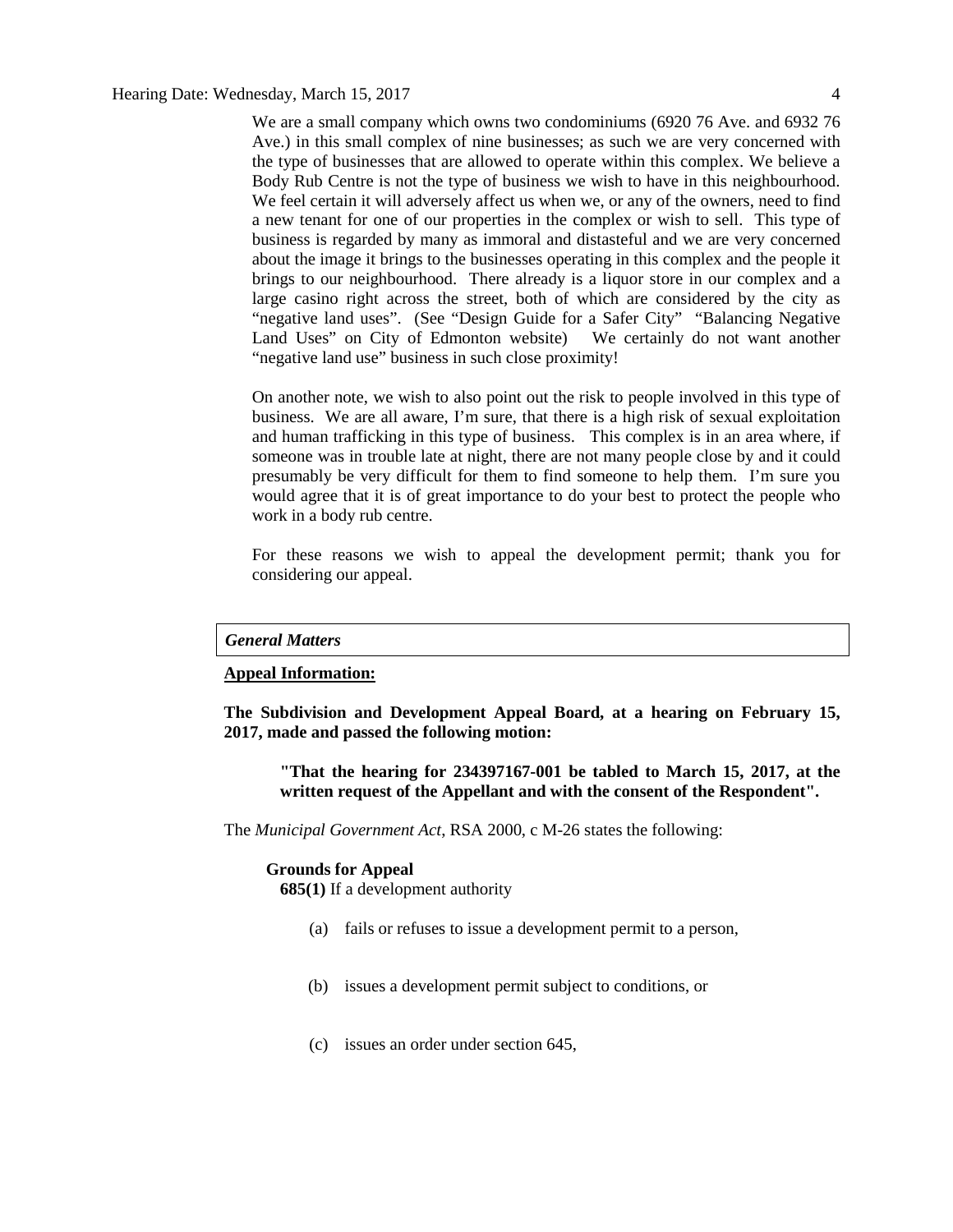the person applying for the permit or affected by the order under section 645 may appeal to the subdivision and development appeal board.

**(2)** In addition to an applicant under subsection (1), any person affected by an order, decision or development permit made or issued by a development authority may appeal to the subdivision and development appeal board.

### **Appeals**

- **686(1)** A development appeal to a subdivision and development appeal board is commenced by filing a notice of the appeal, containing reasons, with the board within 14 days,
	- (a) in the case of an appeal made by a person referred to in section 685(1), after
		- (i) the date on which the person is notified of the order or decision or the issuance of the development permit, or

## **Hearing and Decision**

**687(3)** In determining an appeal, the subdivision and development appeal board

- …
- (a.1) must comply with the land use policies and statutory plans and, subject to clause (d), the land use bylaw in effect;
	- …
	- (c) may confirm, revoke or vary the order, decision or development permit or any condition attached to any of them or make or substitute an order, decision or permit of its own;
	- (d) may make an order or decision or issue or confirm the issue of a development permit even though the proposed development does not comply with the land use bylaw if, in its opinion,
		- (i) the proposed development would not
			- (A) unduly interfere with the amenities of the neighbourhood, or
			- (B) materially interfere with or affect the use, enjoyment or value of neighbouring parcels of land,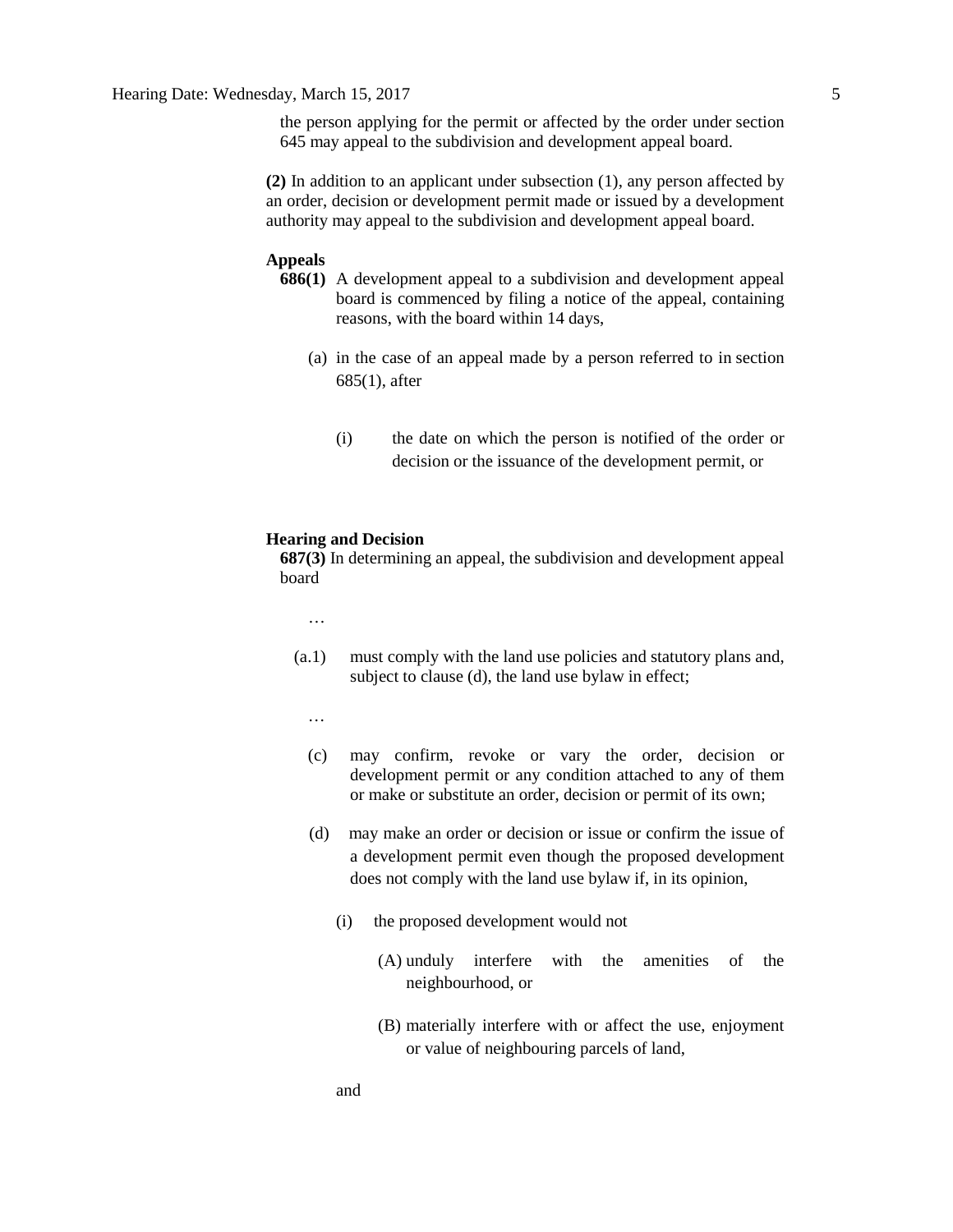(ii) the proposed development conforms with the use prescribed for that land or building in the land use bylaw.

### **General Provisions from the** *Edmonton Zoning Bylaw:*

Under section 400.3(23), a **Personal Service Shop** is a **Discretionary Use** in **IB Industrial Business Zone**.

Under section 7.4(41), **Personal Service Shops** means development used for the provision of personal services to an individual which are related to the care and appearance of the body, or the cleaning and repair of personal effects. This Use includes barbershops, hairdressers, beauty salons, tailors, dressmakers, shoe repair shops, and dry cleaning establishments and laundromats. This Use does not include Health Services.

Under Section 6.1(14), a **Body Rub Centre** means a Personal Service Shop development where services are provided that involve the physical external manipulation of the soft tissues of the human body that are performed, offered or solicited for a fee in a manner that appeals to or is designed to appeal to erotic or sexual appetites or inclinations. This includes but is not limited to a body rub advertised by any means as "sensual", "sexy" or by any other word or any depiction having like meaning or implication.

Section 400.1 states that the **General Purpose** of the **IB Industrial Business Zone** is to provide for industrial businesses that carry out their operations such that no nuisance is created or apparent outside an enclosed building and such that the Zone is compatible with any adjacent non-industrial Zone, and to accommodate limited, compatible nonindustrial businesses. This Zone should normally be located on the periphery of industrial areas and adjacent to arterial or major collector roadways.

### **Development Officer's Determination:**

Discretionary Use - The Personal Service Shop is approved as a Discretionary Use (Section 400.3).

# *Body Rub Centres – Section 97*

A Personal Service Shop that is operating as a Body Rub Centre shall comply with the following regulations:

1. At the time a Development Permit application is made for a Body Rub Centre, the proposed location of the Body Rub Centre shall not be closer than 100.0 metres from any Site having a valid development permit for Public Education Services, Private Education Services, Public Park sites, Child Care Services, Temporary Shelter Services, and/or Extended Medical Treatment Services.

For the purpose of this subsection only:

a. the 100.0 metre separation distance shall be measured from the closest point of the Body Rub Centre Site boundary to the closest point of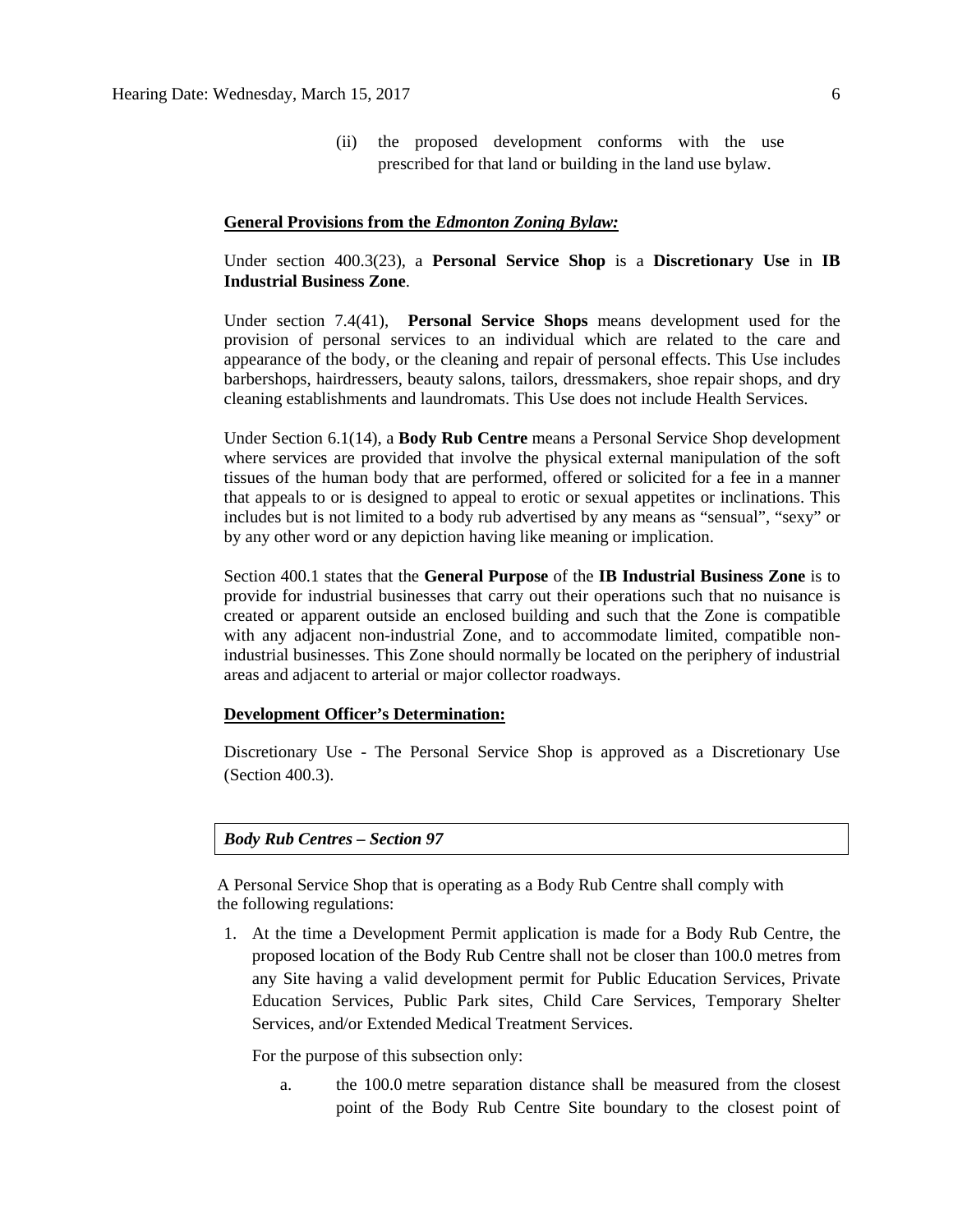another Site boundary, and shall not be measured from Zone boundaries or from the edges of structures;

- b. Public Education Services and Private Education Services are limited to primary and secondary schools inclusive that have a valid Development Permit; and
- c. the term "Public Park sites" is limited to park Sites zoned as AP Zone, and areas in the river valley that are zoned as the A Zone.
- 2. Personal Service Shop Use operating as a Body Rub Centre shall not be located on a Site having a valid Development Permit for Residential Use Classes, Residential Related Use Classes, or Bars and Neighbourhood Pubs at the time of the application for the Development Permit.
- 3. The Development Officer shall consider Crime Prevention Through Environmental Design Criteria (CPTED) when reviewing applications for Personal Service Shop Use Class operating as a Body Rub Centre.
	- a. The Development Officer shall determine whether a CPTED Audit of the business premises is required, and may confer with the Edmonton Police Service for their recommendation;
	- b. If the Development Officer deems that a CPTED Audit is necessary, the Development Officer may include recommendations of the CPTED Audit that, in the Development Officer's opinion, have implications for land use impacts including, but not limited to, exterior illumination, landscaping, screening, signs, and access, as condition(s) of the Development Permit;
	- c. Where a Body Rub Centre is proposed to be located on the First Storey, all glazed surfaces within the Façade shall be transparent, non-reflective and maintain unobstructed visibility into and out of the Public Space of the business.
- 4. Signs placed on or within a Personal Service Shop Use operating as a Body Rub Centre shall comply with the applicable Sign Regulations contained in Section 59 of this Bylaw and the applicable Sign Schedule for the Land Use Zone governing the Site on which the Body Rub Centre is located, except that Fascia Signs shall not:
	- a. obstruct clear glazing required in subsection 97(3)(c) of this Bylaw; and
	- b. obstruct clear glazing as required by the Land Use Zone governing the Site on which the Body Rub Centre is located.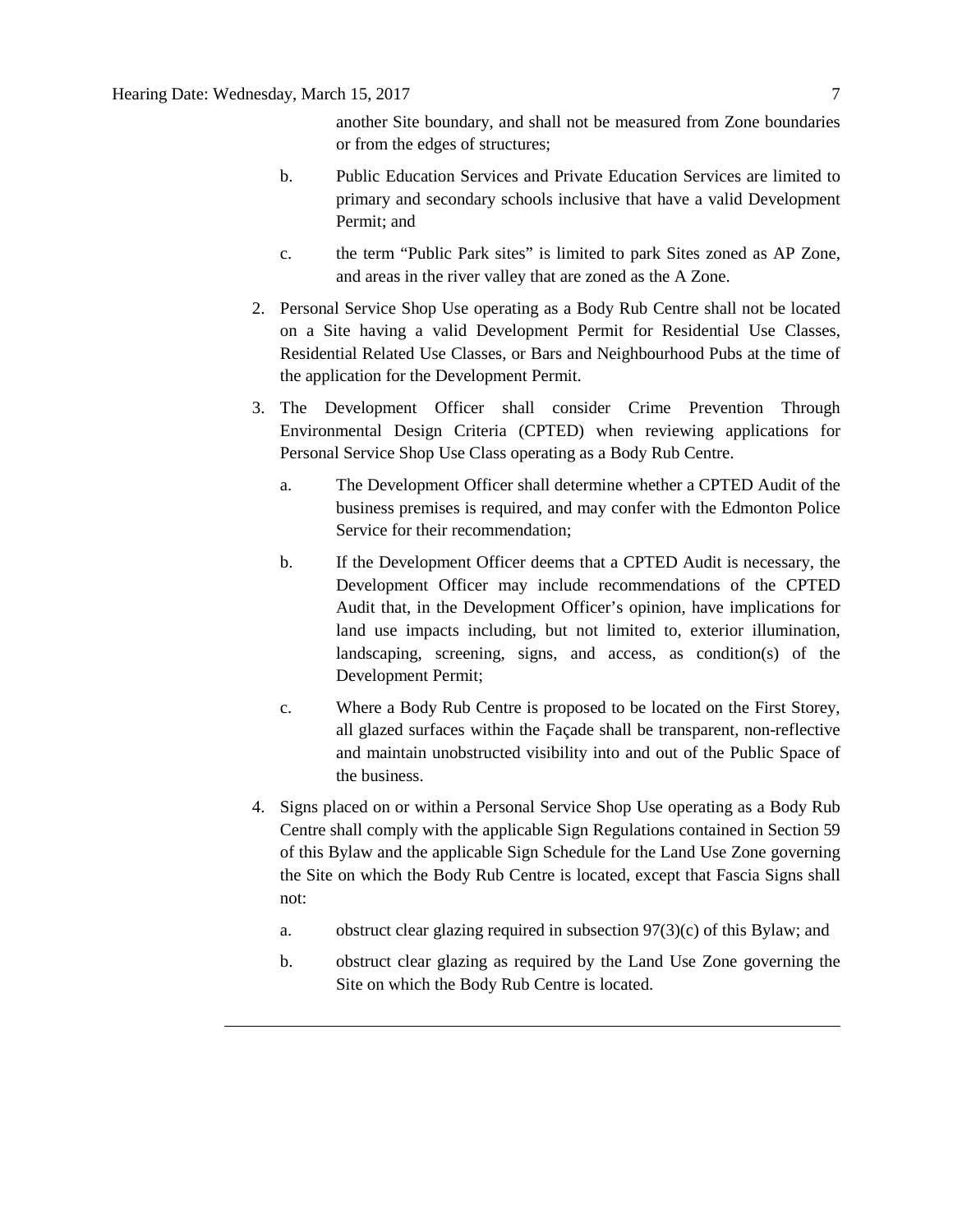# Notice to Applicant/Appellant

Provincial legislation requires that the Subdivision and Development Appeal Board issue its official decision in writing within fifteen days of the conclusion of the hearing. Bylaw No. 11136 requires that a verbal announcement of the Board's decision shall be made at the conclusion of the hearing of an appeal, but the verbal decision is not final nor binding on the Board until the decision has been given in writing in accordance with the *Municipal Government Act*.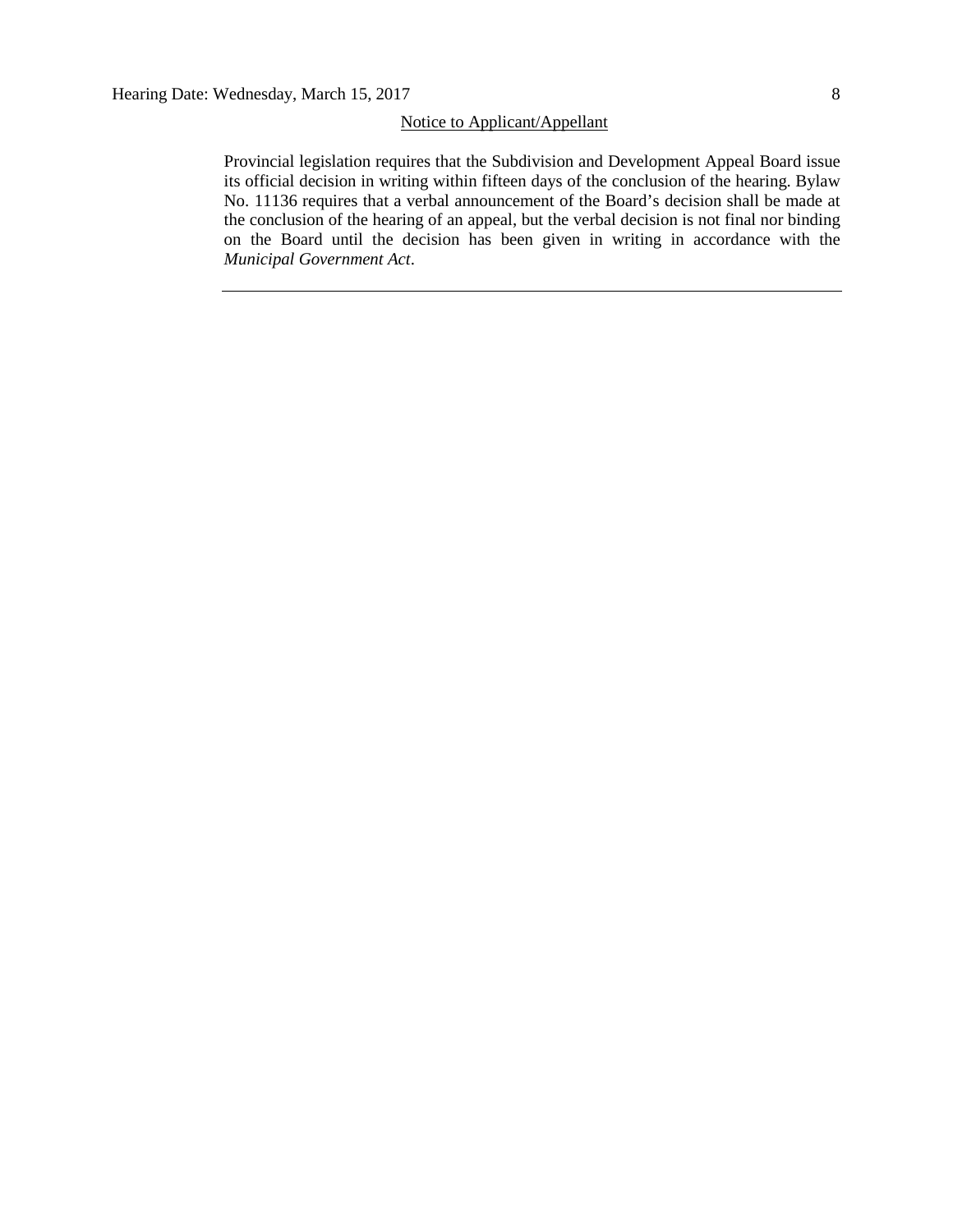| <b>Edmonton</b>                                                                                                                 | Project Number: 234397167-001<br>Application Date:<br>NOV 03, 2016<br>Printed:<br>February 7, 2017 at 10:21 AM<br>1 of 3<br>Page:           |
|---------------------------------------------------------------------------------------------------------------------------------|---------------------------------------------------------------------------------------------------------------------------------------------|
|                                                                                                                                 | <b>Major Development Permit</b>                                                                                                             |
| the limitations and conditions of this permit, of the Edmonton Zoning Bylaw 12800 as amended.                                   | This document is a record of a Development Permit application, and a record of the decision for the undertaking described below, subject to |
| Applicant                                                                                                                       | Property Address(es) and Legal Description(s)<br>6912 - 76 AVENUE NW<br>Condo Common Area (Plan<br>1023435,1023437,1621131)                 |
|                                                                                                                                 | 6914 - 76 AVENUE NW<br>Plan 1023437 Unit 5                                                                                                  |
|                                                                                                                                 | <b>Specific Address(es)</b><br>6914 - 76 AVENUE NW<br>Suite:<br>Entryway: 6914 - 76 AVENUE NW                                               |
|                                                                                                                                 | Building: 6912 - 76 AVENUE NW                                                                                                               |
| To change the use from General Retail Stores to Personal Service Shop (Body Rub Centre) (The Gallery).<br><b>Permit Details</b> |                                                                                                                                             |
| Class of Permit: Class B                                                                                                        | Contact Person:                                                                                                                             |
| Gross Floor Area (sq.m.): 283.4                                                                                                 | Lot Grading Needed?: N                                                                                                                      |
| New Sewer Service Required: N                                                                                                   | NumberOfMainFloorDwellings: 0                                                                                                               |
| Site Area (sq. m.): 3515.2                                                                                                      | Stat. Plan Overlay/Annex Area: (none)                                                                                                       |
| I/We certify that the above noted details are correct.                                                                          |                                                                                                                                             |
| Applicant signature:<br><b>Development Permit Decision</b>                                                                      |                                                                                                                                             |
| Approved                                                                                                                        |                                                                                                                                             |
|                                                                                                                                 |                                                                                                                                             |
|                                                                                                                                 |                                                                                                                                             |
|                                                                                                                                 |                                                                                                                                             |
|                                                                                                                                 |                                                                                                                                             |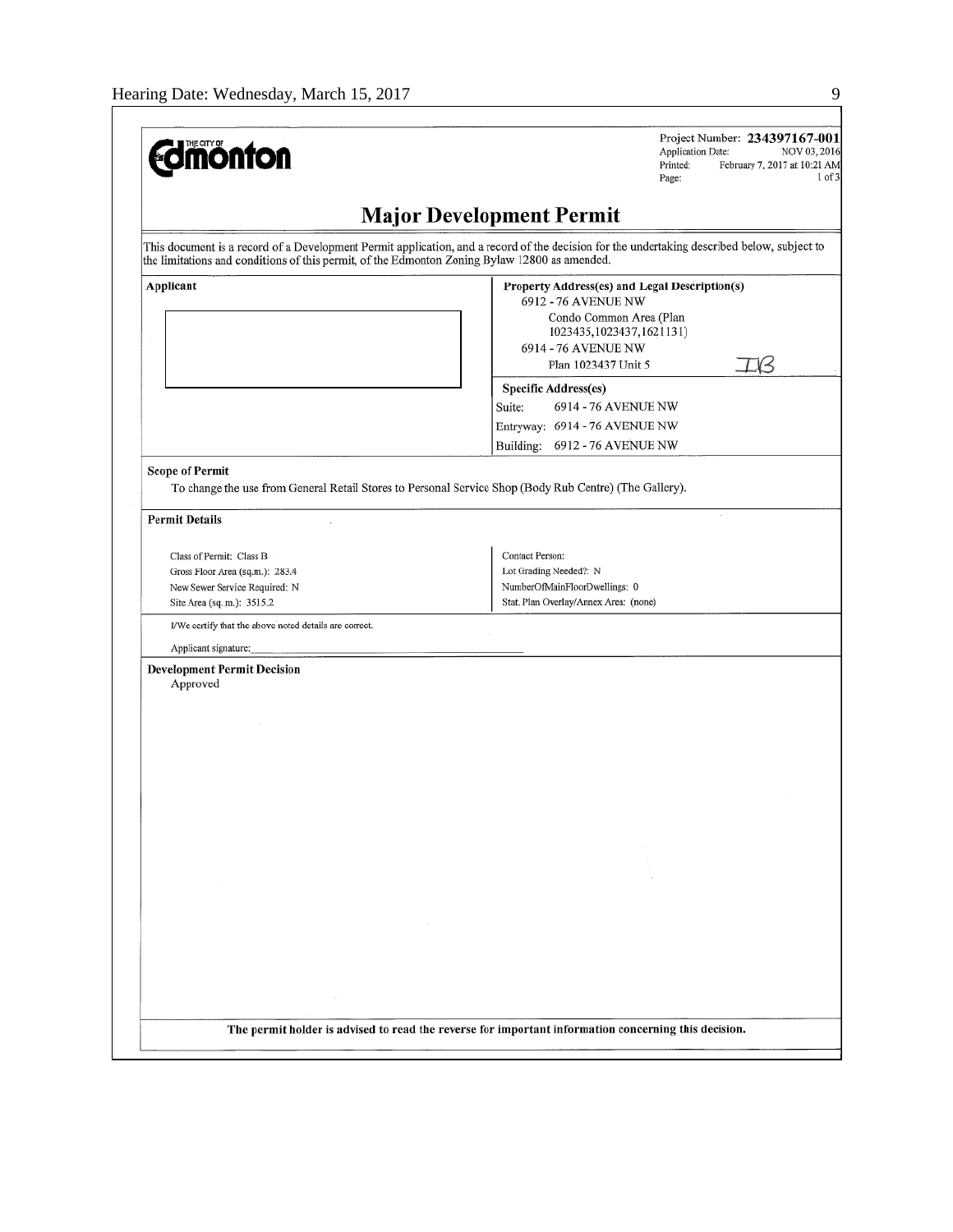| <b>monton</b>                                                                                                                                                                                                                                                                                                                                                                                                                                                                                 |                                                     |                                    |                      | Project Number: 234397167-001<br>Application Date:<br>February 7, 2017 at 10:21 AM<br>Printed:<br>Page: | NOV 03, 2016<br>$2$ of $3$ |  |
|-----------------------------------------------------------------------------------------------------------------------------------------------------------------------------------------------------------------------------------------------------------------------------------------------------------------------------------------------------------------------------------------------------------------------------------------------------------------------------------------------|-----------------------------------------------------|------------------------------------|----------------------|---------------------------------------------------------------------------------------------------------|----------------------------|--|
|                                                                                                                                                                                                                                                                                                                                                                                                                                                                                               |                                                     | <b>Major Development Permit</b>    |                      |                                                                                                         |                            |  |
| <b>Subject to the Following Conditions</b><br>1) This Development Permit is NOT valid until the Notification Period expires in accordance to Section 21.1. (Reference Section<br>$17.1$ ).                                                                                                                                                                                                                                                                                                    |                                                     |                                    |                      |                                                                                                         |                            |  |
| 2) Exterior lighting shall be developed to provide a safe lit environment in accordance with Sections 51 and 58 and to the<br>satisfaction of the Development Officer.                                                                                                                                                                                                                                                                                                                        |                                                     |                                    |                      |                                                                                                         |                            |  |
| 3) Any outdoor lighting for any development shall be located and arranged so that no direct rays of light are directed at any<br>adjoining properties, or interfere with the effectiveness of any traffic control devices. (Reference Section 51 of the Edmonton<br>Zoning Bylaw 12800).                                                                                                                                                                                                      |                                                     |                                    |                      |                                                                                                         |                            |  |
| 4) All glazed surfaces within the Façade shall be transparent, non-reflective and maintain unobstructed visibility into and out of the<br>Public Space of the business. (Ref. S. 97.3).                                                                                                                                                                                                                                                                                                       |                                                     |                                    |                      |                                                                                                         |                            |  |
| NOTES:                                                                                                                                                                                                                                                                                                                                                                                                                                                                                        |                                                     |                                    |                      |                                                                                                         |                            |  |
| 1) An approved Development Permit means that the proposed development has been reviewed only against the provisions of the<br>Edmonton Zoning Bylaw. It does not remove obligations to conform with other legislation, bylaws or land title instruments such as<br>the Municipal Government Act, the ERCB Directive 079, the Edmonton Safety Codes Permit Bylaw or any caveats, covenants or<br>easements that might be attached to the Site.                                                 |                                                     |                                    |                      |                                                                                                         |                            |  |
| 2) The Development Permit shall not be valid unless and until the conditions of approval, save those of a continuing nature, have<br>been fulfilled; and no notice of appeal from such approval has been served on the Subdivision and Development Appeal Board<br>within the time period specified in subsection 21.1 (Ref. Section 17.1).                                                                                                                                                   |                                                     |                                    |                      |                                                                                                         |                            |  |
|                                                                                                                                                                                                                                                                                                                                                                                                                                                                                               | 3) Signs require separate Development Applications. |                                    |                      |                                                                                                         |                            |  |
| 4) The City of Edmonton does not conduct independent environmental checks of land within the City. If you are concerned about<br>the suitability of this property for any purpose, you should conduct your own tests and reviews. The City of Edmonton, in issuing<br>this Development Permit, makes no representations and offers no warranties as to the suitability of the property for any purpose or<br>as to the presence or absence of any environmental contaminants on the property. |                                                     |                                    |                      |                                                                                                         |                            |  |
| 5) A Building Permit is required for any construction or change in use of a building. For a building permit, and prior to the Plans<br>Examination review, you require construction drawings and the payment of fees. Please contact the 311 Call Centre for further<br>information.                                                                                                                                                                                                          |                                                     |                                    |                      |                                                                                                         |                            |  |
| 6) This Development Permit is not a Business Licence. A separate application must be made for a Business Licence.                                                                                                                                                                                                                                                                                                                                                                             |                                                     |                                    |                      |                                                                                                         |                            |  |
| Variances<br>Discretionary Use - The Personal Service Shop is approved as a Discretionary Use (Section 400.3).                                                                                                                                                                                                                                                                                                                                                                                |                                                     |                                    |                      |                                                                                                         |                            |  |
| <b>Rights of Appeal</b><br>This approval is subject to the right of appeal as outlined in Chapter 24, Section 683 through 689 of the Municipal Government<br>Amendment Act.                                                                                                                                                                                                                                                                                                                   |                                                     |                                    |                      |                                                                                                         |                            |  |
| Issue Date: Jan 24, 2017                                                                                                                                                                                                                                                                                                                                                                                                                                                                      |                                                     | Development Authority: WELCH, IMAI | Signature: _         |                                                                                                         |                            |  |
| Notice Period Begins: Jan 31, 2017                                                                                                                                                                                                                                                                                                                                                                                                                                                            |                                                     | <b>Ends:</b> Feb 14, 2017          |                      |                                                                                                         |                            |  |
| Fees<br>Major Dev. Application Fee                                                                                                                                                                                                                                                                                                                                                                                                                                                            | <b>Fee Amount</b><br>\$323.00                       | <b>Amount Paid</b><br>\$323.00     | Receipt#<br>03724891 | Date Paid<br>Nov 03, 2016                                                                               |                            |  |
| The permit holder is advised to read the reverse for important information concerning this decision.                                                                                                                                                                                                                                                                                                                                                                                          |                                                     |                                    |                      |                                                                                                         |                            |  |
|                                                                                                                                                                                                                                                                                                                                                                                                                                                                                               |                                                     |                                    |                      |                                                                                                         |                            |  |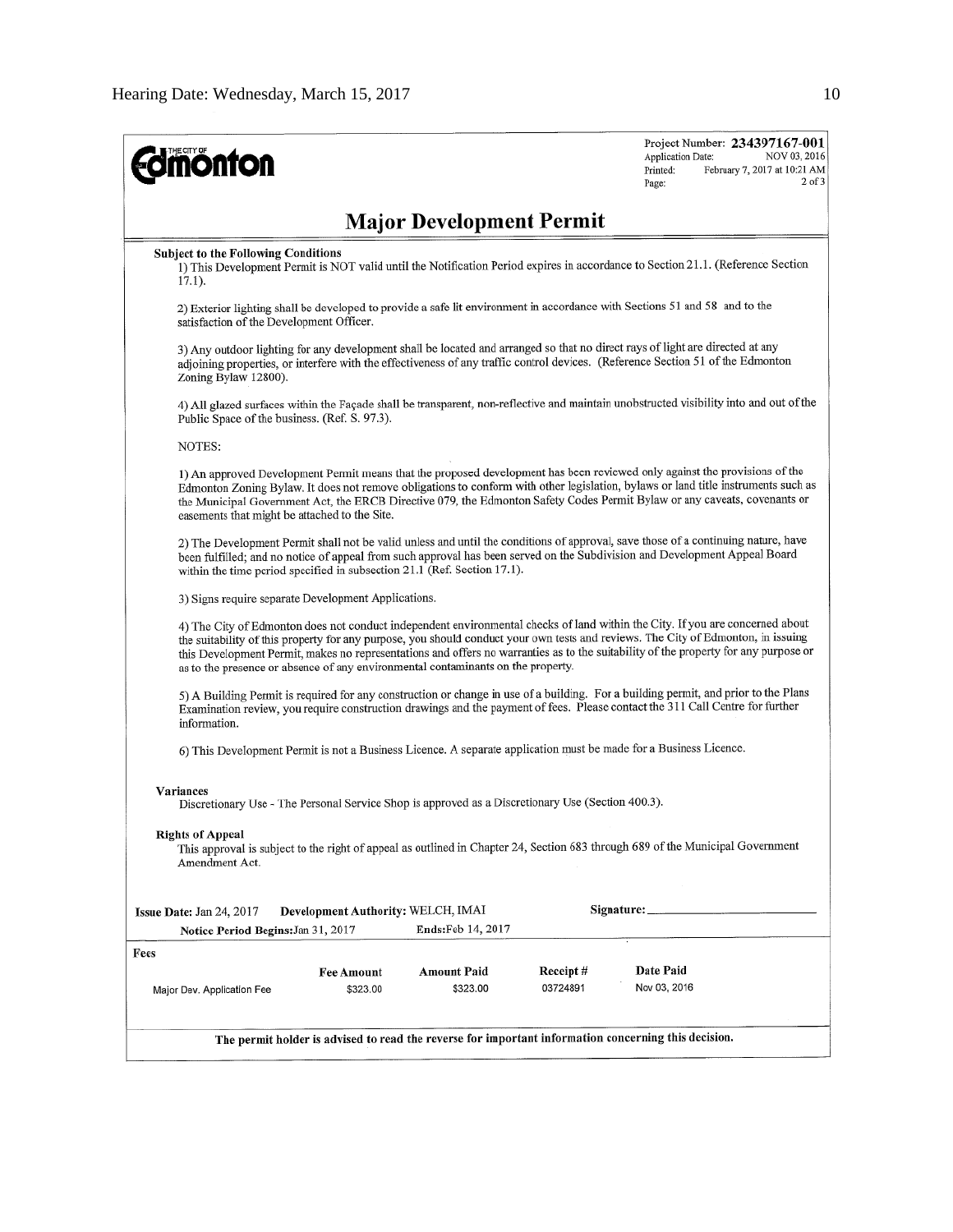| <b><i><u>Edmonton</u></i></b>            |                                                                                                      |                                 |                      | Application Date:<br>Printed:<br>Page: | Project Number: 234397167-001<br>NOV 03, 2016<br>February 7, 2017 at 10:21 AM<br>3 of 3 |
|------------------------------------------|------------------------------------------------------------------------------------------------------|---------------------------------|----------------------|----------------------------------------|-----------------------------------------------------------------------------------------|
|                                          |                                                                                                      | <b>Major Development Permit</b> |                      |                                        |                                                                                         |
| Fees                                     |                                                                                                      |                                 |                      |                                        |                                                                                         |
| DP Notification Fee<br>Total GST Amount: | <b>Fee Amount</b><br>\$102.00<br>\$0.00                                                              | <b>Amount Paid</b><br>\$102.00  | Receipt#<br>03724891 | Date Paid<br>Nov 03, 2016              |                                                                                         |
| Totals for Permit:                       | \$425.00                                                                                             | \$425.00                        |                      |                                        |                                                                                         |
|                                          |                                                                                                      |                                 |                      |                                        |                                                                                         |
|                                          |                                                                                                      |                                 |                      |                                        |                                                                                         |
|                                          |                                                                                                      |                                 |                      |                                        |                                                                                         |
|                                          |                                                                                                      |                                 |                      |                                        |                                                                                         |
|                                          |                                                                                                      |                                 |                      |                                        |                                                                                         |
|                                          |                                                                                                      |                                 |                      |                                        |                                                                                         |
|                                          |                                                                                                      |                                 |                      |                                        |                                                                                         |
|                                          |                                                                                                      |                                 |                      |                                        |                                                                                         |
|                                          |                                                                                                      |                                 |                      |                                        |                                                                                         |
|                                          |                                                                                                      |                                 |                      |                                        |                                                                                         |
|                                          |                                                                                                      |                                 |                      |                                        |                                                                                         |
|                                          |                                                                                                      |                                 |                      |                                        |                                                                                         |
|                                          |                                                                                                      |                                 |                      |                                        |                                                                                         |
|                                          |                                                                                                      |                                 |                      |                                        |                                                                                         |
|                                          |                                                                                                      |                                 |                      |                                        |                                                                                         |
|                                          |                                                                                                      |                                 |                      |                                        |                                                                                         |
|                                          |                                                                                                      |                                 |                      |                                        |                                                                                         |
|                                          |                                                                                                      |                                 |                      |                                        |                                                                                         |
|                                          |                                                                                                      |                                 |                      |                                        |                                                                                         |
|                                          |                                                                                                      |                                 |                      |                                        |                                                                                         |
|                                          | The permit holder is advised to read the reverse for important information concerning this decision. |                                 |                      |                                        |                                                                                         |